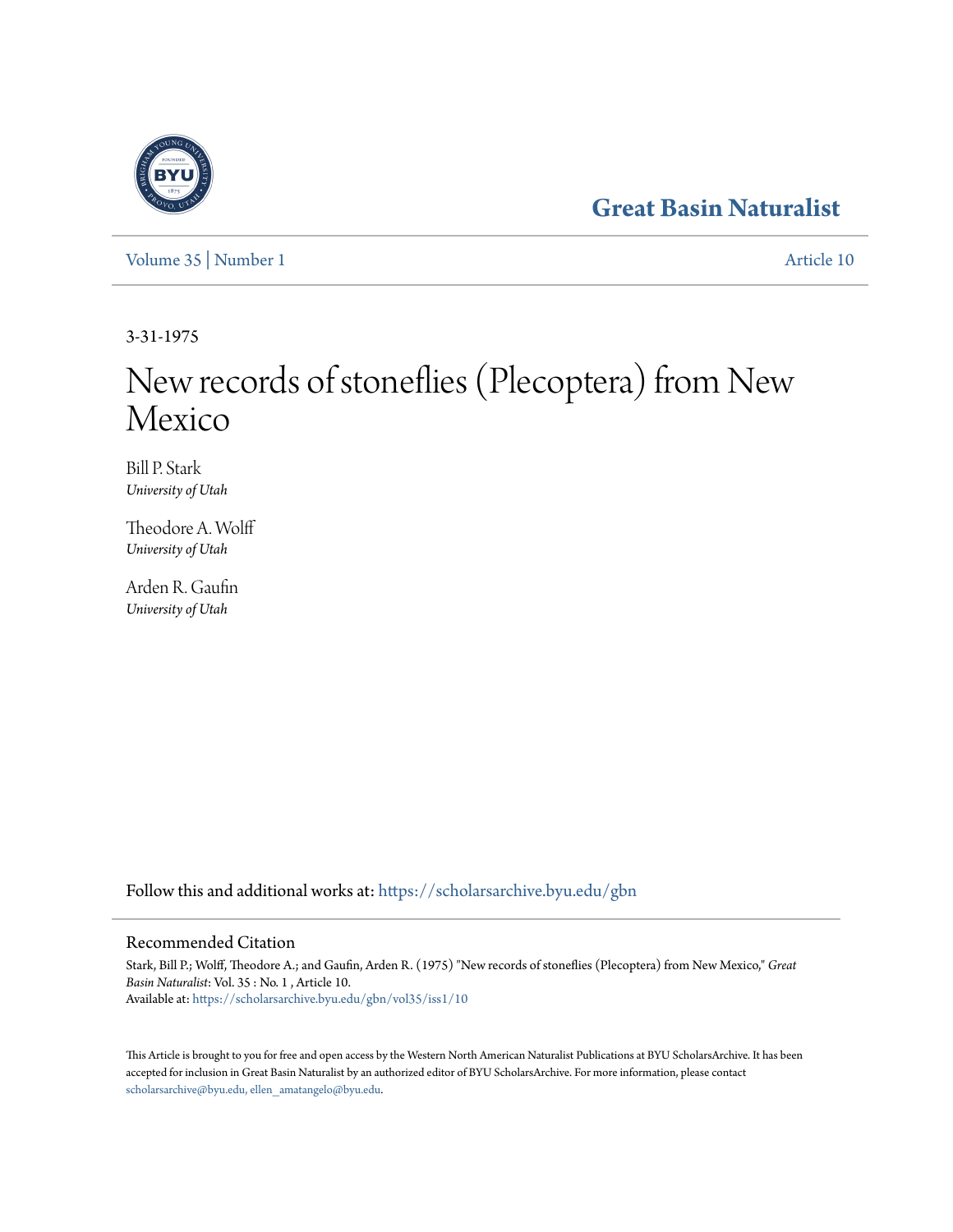#### NEW RECORDS OF STONEFLIES (PLECOPTERA) FROM NEW MEXICO^

Bill P. Stark,<sup>2</sup> Theodore A. Wolff,<sup>2</sup> and Arden R. Gaufin<sup>2</sup>

ABSTRACT.— Distributional data are presented for 30 species of New Mexico Plecoptera including 8 species new to the state list. Previously, many of the included species were known from a single location in the state. A revised checklist of <sup>46</sup> confirmed species is presented for the state.

Distributional data on the New Mexico stonefly fauna have accumulated slowly because of the isolated nature of much potential stonefly habitat. Records of winter-emerging forms are particularly meager, with three species of Capniidae listed for New Mexico in a review of southwest-<br>ern stoneflies by Stewart et al. (1974). Two species were recorded from a single location and the other from two locations in the state.

In this paper we report eight additional species, Malenka flexura (Claassen), Pod mosta delicatula (Claassen), Zapada haysi (Ricker), Capnia confusa Claassen, Capnia gracilaria Claassen, Paraleuctra rickeri Nebeker and Gaufin, *Diura knowltoni* Big Tesuque (<br>(Frison), and *Isogenoides zionensis* Han- 10-VI-74, 1  $\sigma$ . (Frison), and Isogenoides zionensis Hanson; new distributional data for species Zapada haysi (Ricker).---Distribution: previously reported are also given. Two of us (Stark and Wolff) collected all material unless otherwise noted.

The authors thank M. R. Cather for providing records from her personal col lection, and R. W. Raumann for sending records from the United States National Museum.

Taenionema nigripennis (Banks).—New Records: Sandoval Co., Santa Clara Canyon, Wem Povi Pond, elev. 6,900', 20-III-73, nymphs. Santa Fe Co., Big Tesuque Creek, Rig Tesuque Campground, elev. 9,700', 21-IV-73, nymphs; Rio Enmidio, Hyde Park Ski Rasin, lO-VI-74, <sup>1</sup> d^.

Malenka coloradensis (Banks).—New Records: Catron Co., Willow Creek, Wil low Creek Campground, 11-VI-74,  $2 \delta$  1 ? . Sandoval Co., Tschicoma Pond, Santa Clara Canyon, 13-VI-74, 3  $\delta$  9  $\circ$ .

Malenka flexura (Claassen).—Distribution: Taos Co., West Fork Red River, A^heeler Peak Wilderness Area, 10 miles south of Red River, 9-VI-74, 25  $\sigma$  14  $\Omega$ .

Podmosta delicatula (Claassen).—Distribution: Rio Arriba Co., Rio Chama, Chama, elev. 7,870', 8-VI-74, 9  $\sigma$  19  $\circ$ .

Taos Co., Red River, 2 miles east of Red River, 9-VI-74,  $1 \Omega$ .

Prostoia hesametsa (Ricker).—New Records: Santa Fe Co., Rio Santa Cruz, near Espanola, elev. 5,600', 17-III-74, <sup>1</sup>  $\sigma$ ; Big Tesuque Creek, Big Tesuque Campground, elev. 9,700', 17-III-74, ex uvium.

Zapada cinctipes (Banks).—New Records: Sandoval Co., Santa Clara Canyon, Wem Povi Pond, elev. 6,900', 20-111-73, <sup>1</sup> <sup>9</sup> . Santa Fe Co., Rig Tesuque Creek, Rig Tesuque Campground, elev. 9,700',  $21$ -IV-73, 5  $\sigma$  10  $\Omega$ 

Zapada frigida (Claassen).—New Records: Santa Fe Co., Rig Tesuque Creek, Rig Tesuque Campground, elev. 9,700',

Lincoln Co., North Fork Ruidoso River, 17-V-72, S. M. Fiance, <sup>1</sup> 9, nymphs. S*anta Fe Co.*, Big Tesuque Creek, Big<br>Tesuque Campground, elev. 9,700', 10-Tesuque Campground, elev. 9,700', VI-74, 2  $\,\sigma$  5  $\,$  9 ; same location, 21-IV-73. nymphs; Rio Enmidio, Hyde Park Ski Basin, 10-VI-74, elev. 10,560',  $2 \, \text{c}^7 \, 7 \, \text{c}$ . Taos Co., Wheeler Peak,  $15$  to  $25$ -VI-60, Burks and Kinzer,  $1 \, \delta \, 1 \, \varphi$ ;  $4 \, \text{miles}$ north of Arroyo Seco, 22-V1-61, S. G.<br>Jewett, Jr., 2 ♂ 1 ♀; Rio Hondo, Taos Ski Valley, 22-III-67, R. W. Baumann, nymphs; Rio Trampas, above El Valle, lO-VI-74, 2 c^ 8 <sup>9</sup> ; West Fork Red River, Wheeler Peak Wilderness Area, 10 miles south of Red River, 9-VI-74,  $3 \delta + 9$ .

Capnia confusa Claassen.—Distribution: Rio Arriba Co., Rio Chama, Chama, elev. 7,870', 19-IV-73, 13 & 9 \, Sandoval Co., Santa Clara Canyon, Wem Povi Pond, elev. 6,900', 20-III-73, 2 & San Miguel Co., Pecos River, Tererro, elev. 7,600', 21- IV-73, 26  $\sigma$  10  $\varphi$ . Taos Co., Rio Trampas,  $1\frac{1}{2}$  miles southeast of El Valle, elev.  $7,800$ ',  $20$ -IV-73, 1  $9$ .

Capnia gracilaria Claassen.—Distribution: Santa Fe Co., Big Tesuque Creek,

Study supported by EPA Grant 3053-3G4 and NSF Grant G98G-600. Department of Biology, University of Utah, Salt Lake City.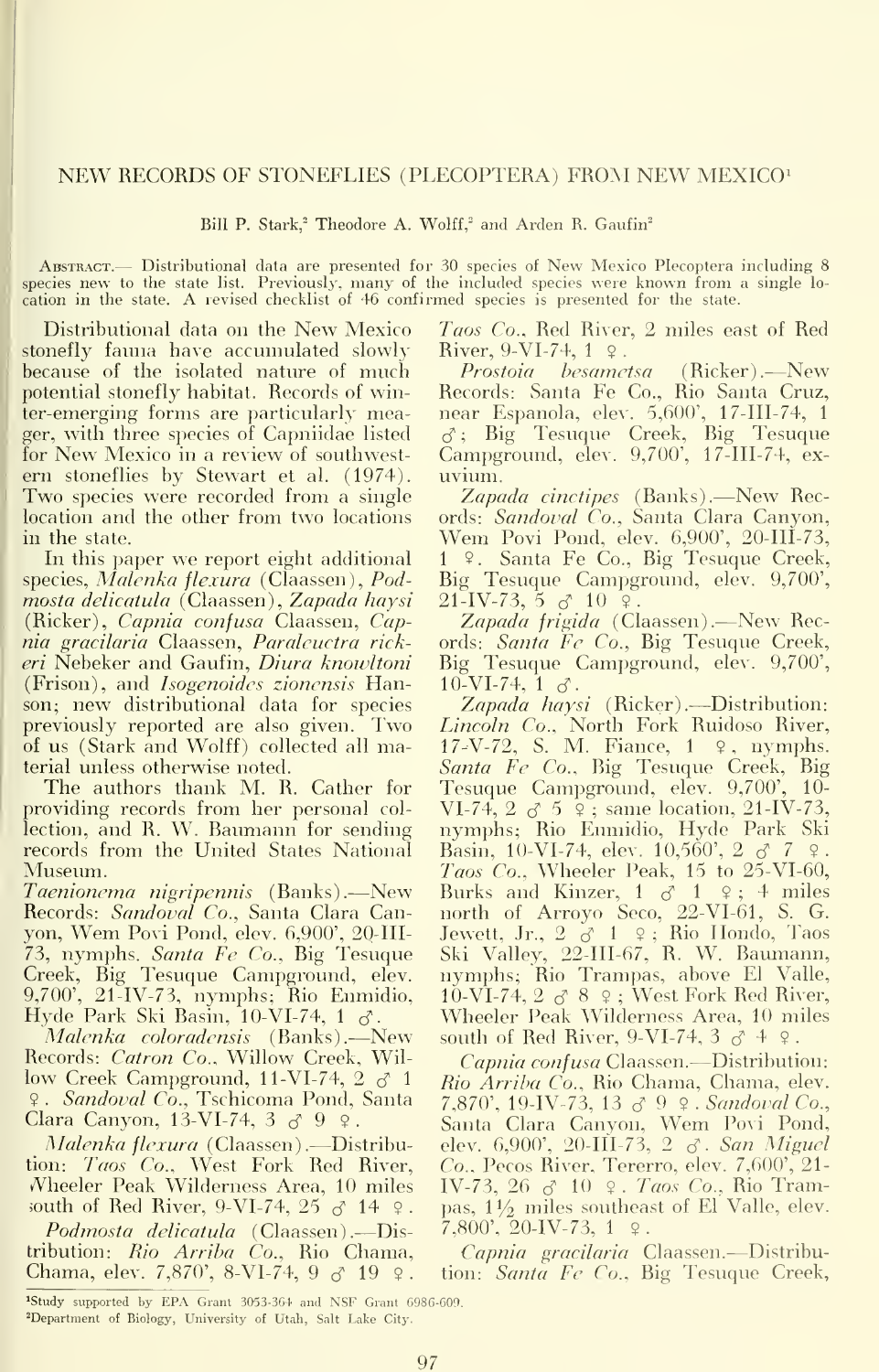Big Tesuque Campground, elev. 9,700',  $21$ -IV-73,  $3 \, \sigma$  13  $\circ$ ; same location, 17-III-74, 2 &; Rio Enmidio, Hyde Park Ski Basin, elev. 10,560', 10-VI-74, 2 9. Taos Co., West Fork Red River, Wheeler Peak Wilderness Area, 9-VI-74,  $1 \delta$  1  $\div$ .

New Records: Santa Fe Co.. Big Tesuque

9,700', 21-IV-73, 1 3'.<br>Paraleuctra rickeri Nebeker & Gaufin. – nyn<br>—Distribution: *Taos Co..* West Fork Red Basi River, Wheeler Peak Wilderness Area, 10 *Isoperla fulva* Claassen.—New Records: miles south of Red River, 9-VI-74, 12  $\delta$  $26$   $9$ .

Paralcuctra vershina Gaufin and Ricker. —This species has been previously re ported from the state as  $P^{\uparrow}$  sara (Claassen). New records: Rio Arriba Co., Rio Chama, Chama, elev. 7,870' 8-VI-74, 2  $c_1$  2  $\Omega$ . Taos Co., Rio Trampas, above El Valle, 9-VI-74,  $6 \circ 11$  ?

Pteronarcella badia (Hagen).—New Records: Sandoval Co.. Santa Clara Canyon, Wem Povi Pond, elev. 6,900', 20-III-73, nymphs.

Diura knowltoni (Frison).—Distribution: Rio Arriba Co.. Rio Chama, Chama, elev. 7,870', 8-VI-74, 2 d' 6 <sup>9</sup> ; same location, 25-V-74, M. and E. Cather, nymphs. Taos Co., Rio Trampas,  $1\frac{1}{2}$  miles southeast of El Valle, elev. 7,800', 20-IV-73, nymphs.

Isogenoides elongatus (Hagen).—New^ Records: San Miguel Co., Pecos River, Pecos, 24-V-74, M. and E. Cather,  $5\delta$  5  $9.$ 

Isogenoides zionensis Hanson.—Distri- 1900, 1903 1904, 2004.<br>tioni Catron Co, San Francisco Biyer — Sweltsa lamba (Needham & Claassen). bution: Catron Co.. San Francisco River, Glenwood, 19-11-70, M. Suavely, nymph. McKinley Co., McGaffey Lake, 10-IV-70, nymph. Rio Arriba Co.. Rio Chama, Chama, elev. 7,870', 19-IV-73, 1 & (reared) ; same location, 8-VI-74, 6 cT 2 <sup>9</sup> . Taos Co.. Red River, Red River, 5- III-61, A. R. Gaufin, nymph; Red River, 3 miles east of Cuesta, 9-VI-74, nymphs.

S miles east of Citesta, 9-v1-7-r, hympis.<br>Kogotus modestus (Banks).—New Rec-<br>ords: *Taos Co.*, Red River, 2 miles east 74. of Red River, 9-VI-74, nymphs.

Megarcys signata (Hagen).-New Records: Santa Fe Co.. Big Tesuque Creek, Big Tesuque Campground, elev. 9,700', 21-IV-73, nymphs; same location, 10-VI- $74, 46$   $3$  1  $9$ ; Rio Enmidio, Hyde Park<br>Ski Basin, elev. 10,560', 17-III-74, Ski Basin, elev. 10,560', nymphs. Taos Co., Rio Trampas,  $1\frac{1}{2}$ miles southeast of El Valle, elev. 7,800',

20-IV-73, nymphs; West Fork Red River. Wheeler Peak Wilderness Area, 9-VI-74, nymphs.

skwala parallela (Frison).—New Rec-<br>Skwala parallela (Frison).—New Records: *Taos Co.*, Rio Hondo, Hwy. 3, 5-III-61, A. R. Ciaufin, nymphs.

Eucapnopsis brevicauda Claassen.— Isoperla ebria (Hagen).—New Records: Santa Fe Co., Big Tesuque Santa Fe Co., Big Tesuque Creek, Big Creek, Big Tesuque Campground, elev. Isoperla ebria (Hagen).-New Records: Tesuque Campground, elev. 9,700', 10 nymphs; Rio Enmidio, Hyde Park Ski Basin, elev. 10,560', 17-III-74, nymphs.

> Santa Fe Co., Big Tesuque Creek, Big Tesuque Campground, elev. 9,700', 21- IV-73, nymphs.

> Isoperla mormona Banks.—New Records: Catron Co.. Whitewater Creek, Cat walk Picnic Area, 11-VI-74, 1  $\sigma$ ; West Fork Gila River, 17-V-74, M. and E. Cather, 15  $\sigma$  6  $\phi$ . Grant Co., Gila River, <sup>31</sup> miles north of Pinos Altos, Hwy 15, 11-VII-73, 1  $\sigma$  (reared); same location, 17-V-74, M. and E. Cather,  $26 \, \delta$  17  $\,$ .

> Claassenia sabulosa (Banks).—New Records: San Miguel Co.. Pecos River, Tererro, elev. 7,600', 21-IV-73, nymphs.

> Hesperoperla pacifica (Banks).—New Records: Catron Co.. Whitewater Creek, 16-V-74, M. and E. Cather, exuvium.

> Sweltsa coloradensis (Banks).—New Records: Catron Co., Willow Creek, Wil low Creek Campground, 11-VI-74, 8 & <sup>7</sup> <sup>9</sup> . Rio Arriba Co.. Rio Chama, Chama, elev. 7,870', 8-VI-74, 1 & 3 º. Sandoval Co., Tschicoma Pond. Santa Clara Canyon,  $13-VI-74$ ,  $2 \div$

> New Records: *Taos Co.*, West Fork Red River, Wheeler Peak Wilderness Area, 10 miles south of Red River, 9-VI-74, 1  $\sigma$ .

> Triznaka diversa (Frison).—New Records: Santa Fe Co.. Big Tesuque Creek, Big Tesuque Campground, elev. 9,700',  $10$ -VI-74, 31  $\sigma$  24  $\circ$ .

> Triznaka pintada (Bicker).—New Records: Taos Co.. Rio Pueblo, Penasco, 9-VI- $74.2 \, \delta \, 13 \, 9.$

> Triznaka signata (Banks).—New Records: Rio Arriba Co.. Rio Chama, Chama, elev. 7,870', 8-VI-74, 17  $\delta$  10  $\circ$ .

#### NEW MEXICO LIST

Below is <sup>a</sup> checklist of 46 stonefly species that have been confirmed for New Mexico. Species regarded as questionable